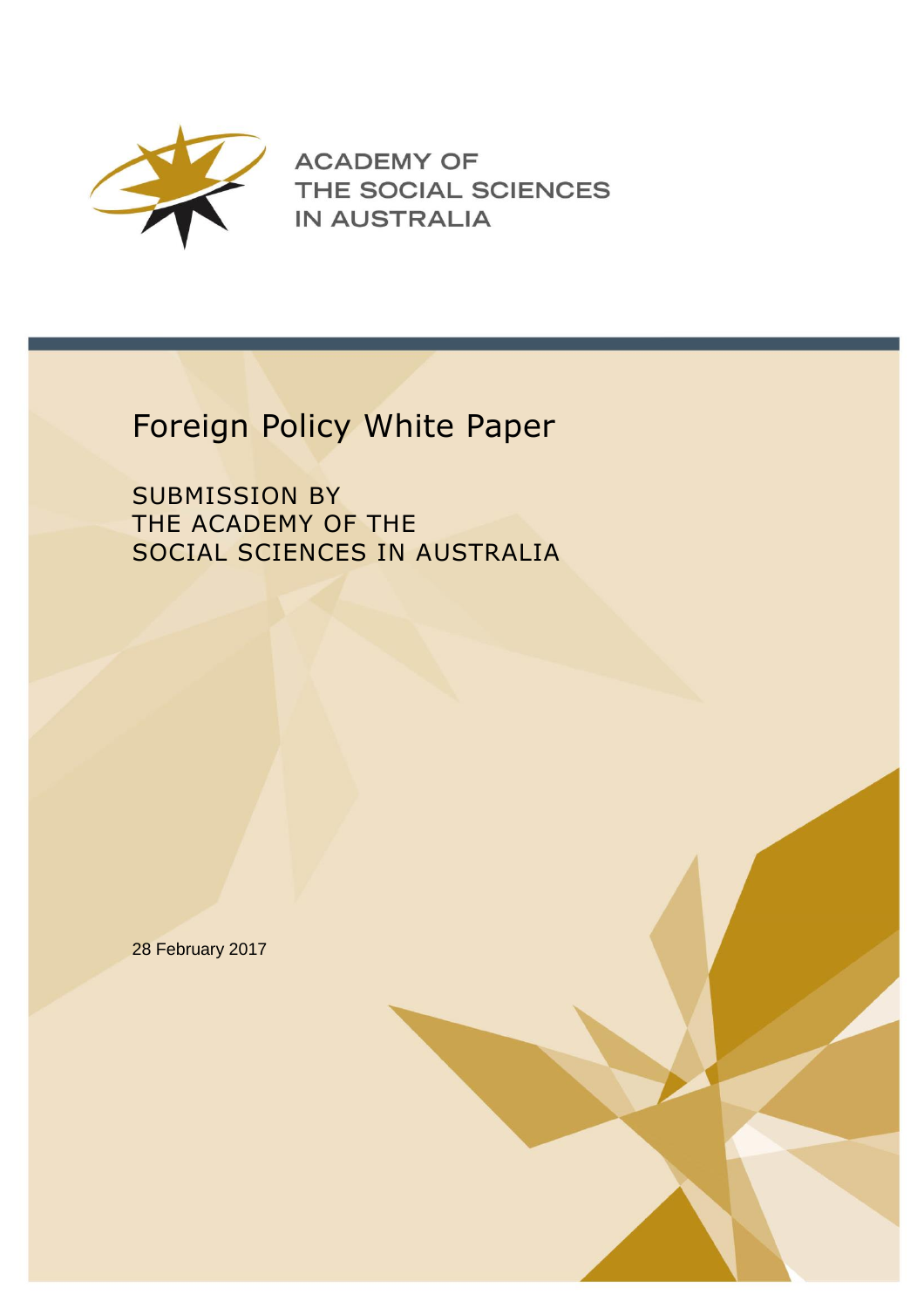Thank you for the opportunity to make a submission to the Foreign Policy White Paper.

The Academy of the Social Sciences in Australia (ASSA) promotes excellence in the social sciences in Australia and in their contribution to public policy. It coordinates the promotion of research, teaching and advice in the social sciences, promotes national and international scholarly cooperation across disciplines and sectors and provides advice to government on issues of national importance.

The Academy is an independent, interdisciplinary body of leading social scientists recognised for their distinguished contributions to the nation. Our vision is to enhance the quality, relevance and impact of social science research in Australia.

This submission focusses on the social benefits of international student movements. It has been informed by Australia's Comparative Advantage, a report prepared by the Australian Council of Learned Academies (ACOLA) for Australia's Chief Scientist as part of the Securing Australia's Future Program. It can be found at <http://acola.org.au/wp/PDF/SAF01/SAF01%20full%20lo%20res.pdf>

We will also touch on the important role and function of an international social science organisation, the Association of Asian Social Science Research Councils (AASSREC).

To further discuss this proposal please contact Mr Murray Radcliffe of the Academy Secretariat on 02 6249 1788 or [murray.radcliffe@assa.edu.au.](mailto:murray.radcliffe@assa.edu.au)

Yours sincerely,

Professor Diane Gibson **Chair** ASSA Policy and Advocacy Committee

28 February 2017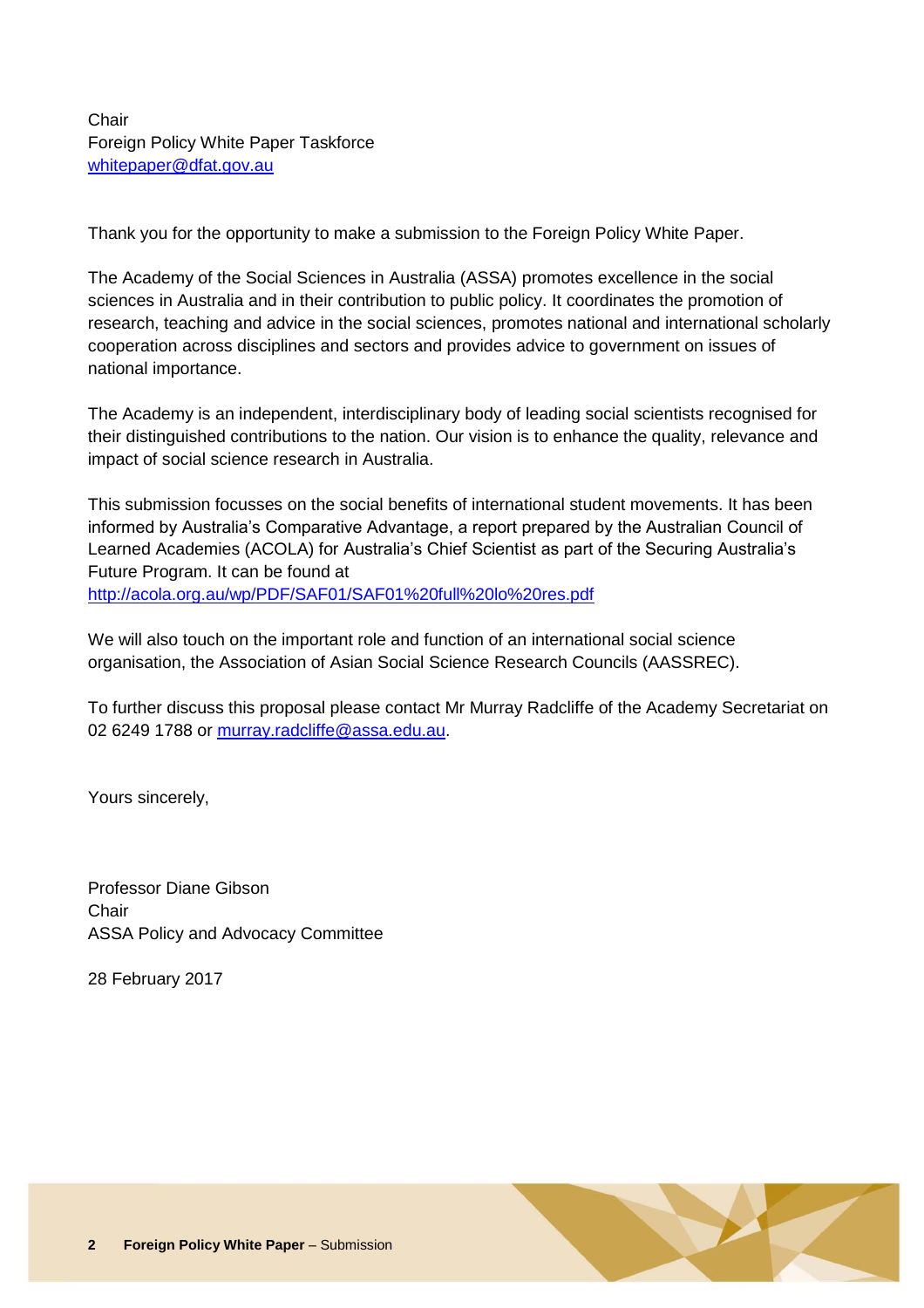## Foreign Policy Whitepaper

## **1. International Students**

The services sector dominates the Australian economy. In 2013, it accounted for close to 60% of Australia's GDP and for 78% of employment. Higher Education (HE) is very significant in terms of size and a very important part of the services sector that is a driver of economic growth based on research and development, innovation and high productivity with key inputs requiring highly educated and skilled workers.

The HE industry in Australia is highly regarded internationally for its quality and outcomes as evidenced by the ongoing inclusion of several Australian universities in the world's top 100 rankings.

The HE industry has great potential for further growth, but it also faces significant risks, including those related to reputation, quality of education, workforce sustainability, continued growth and contribution to the national economy. The right policy settings are essential to ensure the sector's continued success and to prevent any regress. Government will play a critical role in determining success through education sector funding and regulation, as well as through policy levers in other sectors which impact on higher education.

The education and training industry has grown year on year for the past 20 years and contributed \$67.976 million in GVA to Australian GDP, equivalent to 4.5% of total GDP in 2013. There were 563,000 full-time employed persons and 354,000 part-time employed persons in the industry (ABS 2014).

From 1986, Australian universities were permitted to accept international students and to set their fees. Rapid growth in international student numbers followed, as did the increasing value to the Australian economy and the reliance of the university sector on international fees to balance budgets in an increasingly constrained fiscal environment. New figures released by the Department of Education show there were 554,179 full-fee paying international students in Australia in 2016. This is an 11% increase on 2015. Government must do what it can to ensure the continuity of this positive trend.

International education is Australia's third largest export after iron ore and coal at an estimated \$19.7 billion in 2014-15 and has flow on effects across the economy. Clearly, the education industry is a source of Australia's comparative advantage, but this is neither inevitable nor permanent. Maintenance and enhancement of comparative advantage in a highly competitive global environment requires constant attention, as well as support from a conducive political and policy environment. To manage risks associated with Australia's reputation internationally, investment must be made in humanities and social sciences fields to ensure support of the technological opportunities created within the science, technology, engineering and mathematics fields. Almost 60% of Australia's international students are enrolled in the social sciences, compared to 25% in science, information technology, engineering and associated fields.